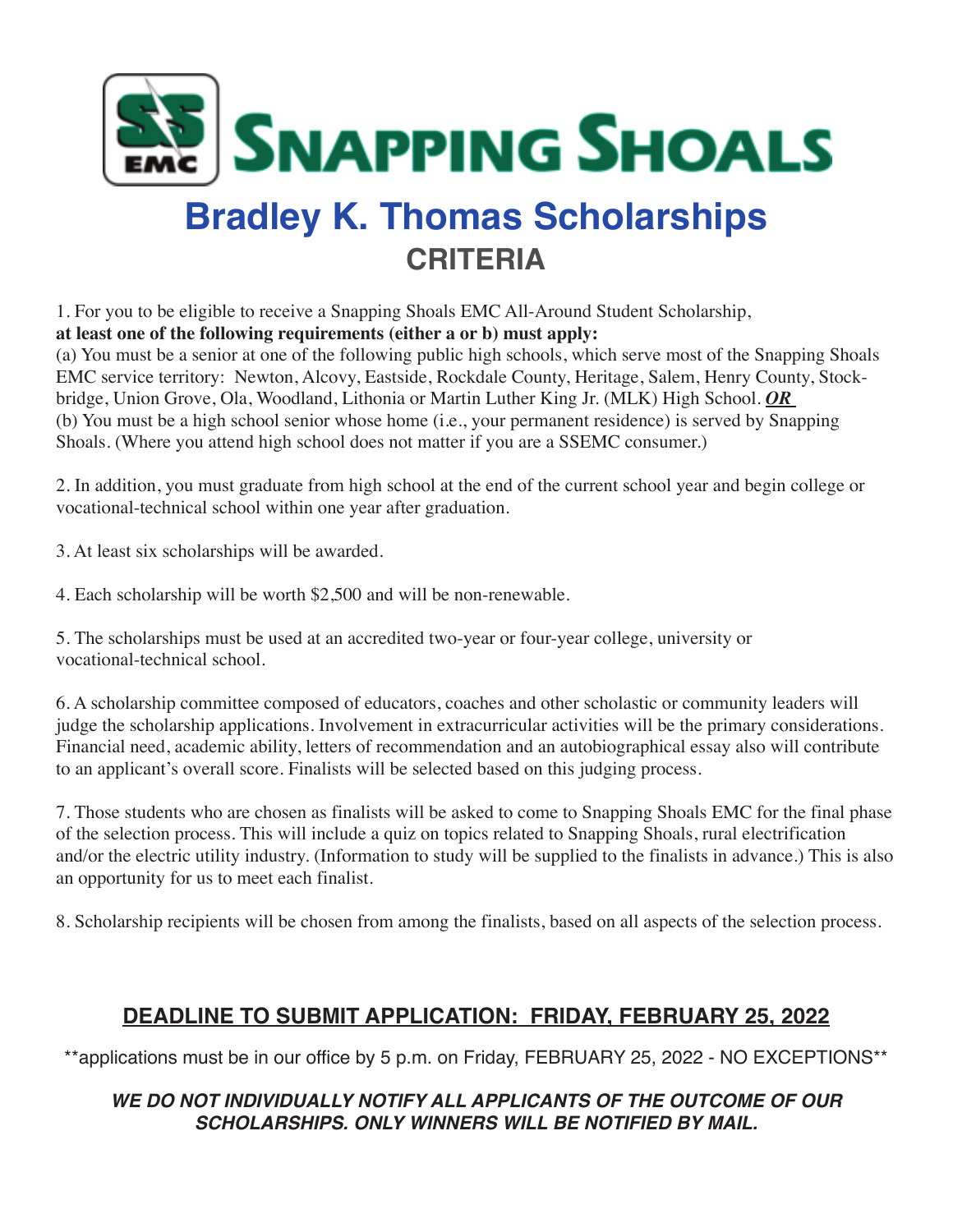# **Snapping Shoals EMC Bradley K. Thomas Scholarships INSTRUCTIONS**

**Complete both sides of the scholarship application form and attach ALL of the following:**

#### **1. A copy of your high school transcript showing your current grade point average.**

**2. Proof of your SAT and ACT results.** These must match the scores that you provide in Part B of this application. Please include your scores from both tests. If you have not taken both, scores from one will be sufficient.

**3. Three letters of recommendation** — From teachers, coaches or other community leaders relevant to the activities in which you are involved. Please make sure that recommedations from teachers include the class he or she taught.

**4. A brief autobiographical essay** that includes your education and career goals and explains why YOU should be chosen to receive this scholarship. Be sure to tell which college or technical school you plan to attend after high school graduation and the degree you will seek. Recommended length: 1 to 2 pages typed (or very neatly handwritten).

**5.** If available, **a letter of acceptance to the college or technical school that you plan to attend.**

Please note that all attachments must be submitted with the application and cannot be submitted separately. Applications submitted without ALL attachments will be disqualified.

### **Send your completed and signed application with ALL attachments to:**

**Scholarships** Snapping Shoals EMC P.O. Box 509 Covington, GA 30015

### You may also drop off your application at either of our office locations between 8 a.m. and 5 p.m.

14750 Brown Bridge Road Covington, GA 30016 190 Fairview Road or Ellenwood, GA 30049

## **DEADLINE TO SUBMIT APPLICATION: FRIDAY, FEBRUARY 25, 2022**

\*\*applications must be in our office by 5 p.m. on Friday, FEBRUARY 25, 2022 - NO EXCEPTIONS\*\*

**WE DO NOT INDIVIDUALLY NOTIFY ALL APPLICANTS OF THE OUTCOME OF OUR SCHOLARSHIPS. ONLY WINNERS WILL BE NOTIFIED BY MAIL.**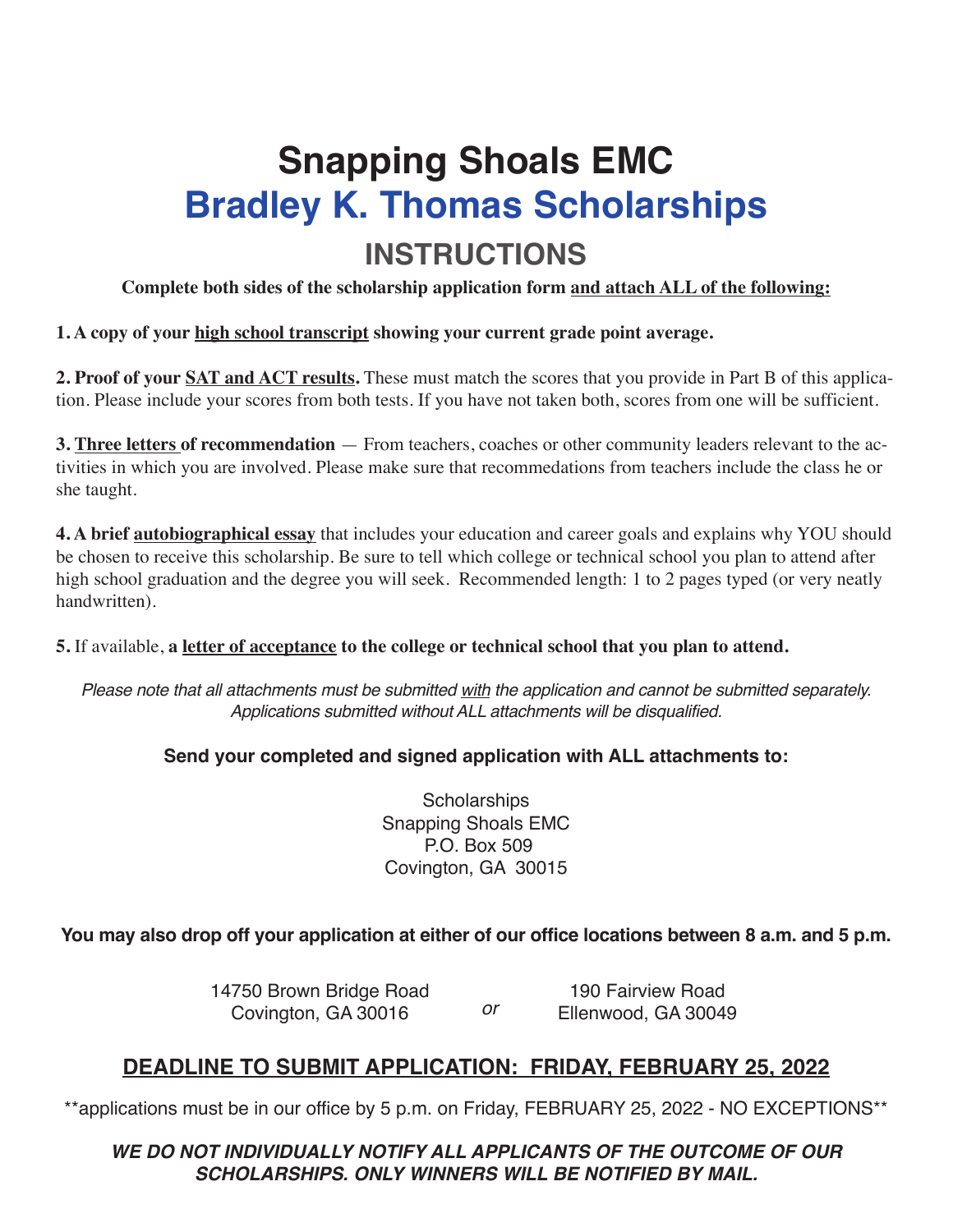# **SNAPPING SHOALS EMC BRADLEY K. THOMAS SCHOLARSHIP APPLICATION FORM**

| 4. Total number of dependents in your family/household (include yourself and parents too): |  |                                                                                                                                                                                      |  |  |
|--------------------------------------------------------------------------------------------|--|--------------------------------------------------------------------------------------------------------------------------------------------------------------------------------------|--|--|
|                                                                                            |  |                                                                                                                                                                                      |  |  |
|                                                                                            |  |                                                                                                                                                                                      |  |  |
|                                                                                            |  |                                                                                                                                                                                      |  |  |
|                                                                                            |  |                                                                                                                                                                                      |  |  |
|                                                                                            |  | <u> 1980 - Johann Stoff, amerikansk politiker (d. 1980)</u><br><u> 1989 - Johann Harry Harry Harry Harry Harry Harry Harry Harry Harry Harry Harry Harry Harry Harry Harry Harry</u> |  |  |
|                                                                                            |  | <u> 1990 - Jan Barat, Amerikaansk politiker (* 1900)</u>                                                                                                                             |  |  |
|                                                                                            |  | 7. Other scholarships, grants or financial awards that you have received or expect to receive: ___________                                                                           |  |  |
|                                                                                            |  |                                                                                                                                                                                      |  |  |

\_\_\_\_\_\_\_\_\_\_\_\_\_\_\_\_\_\_\_\_\_\_\_\_\_\_\_\_\_\_\_\_\_\_\_\_\_\_\_\_\_\_\_\_\_\_\_\_\_\_\_\_\_\_\_\_\_\_\_\_\_\_\_\_\_\_\_\_\_\_\_\_\_\_\_\_\_\_\_\_\_\_\_\_\_\_\_